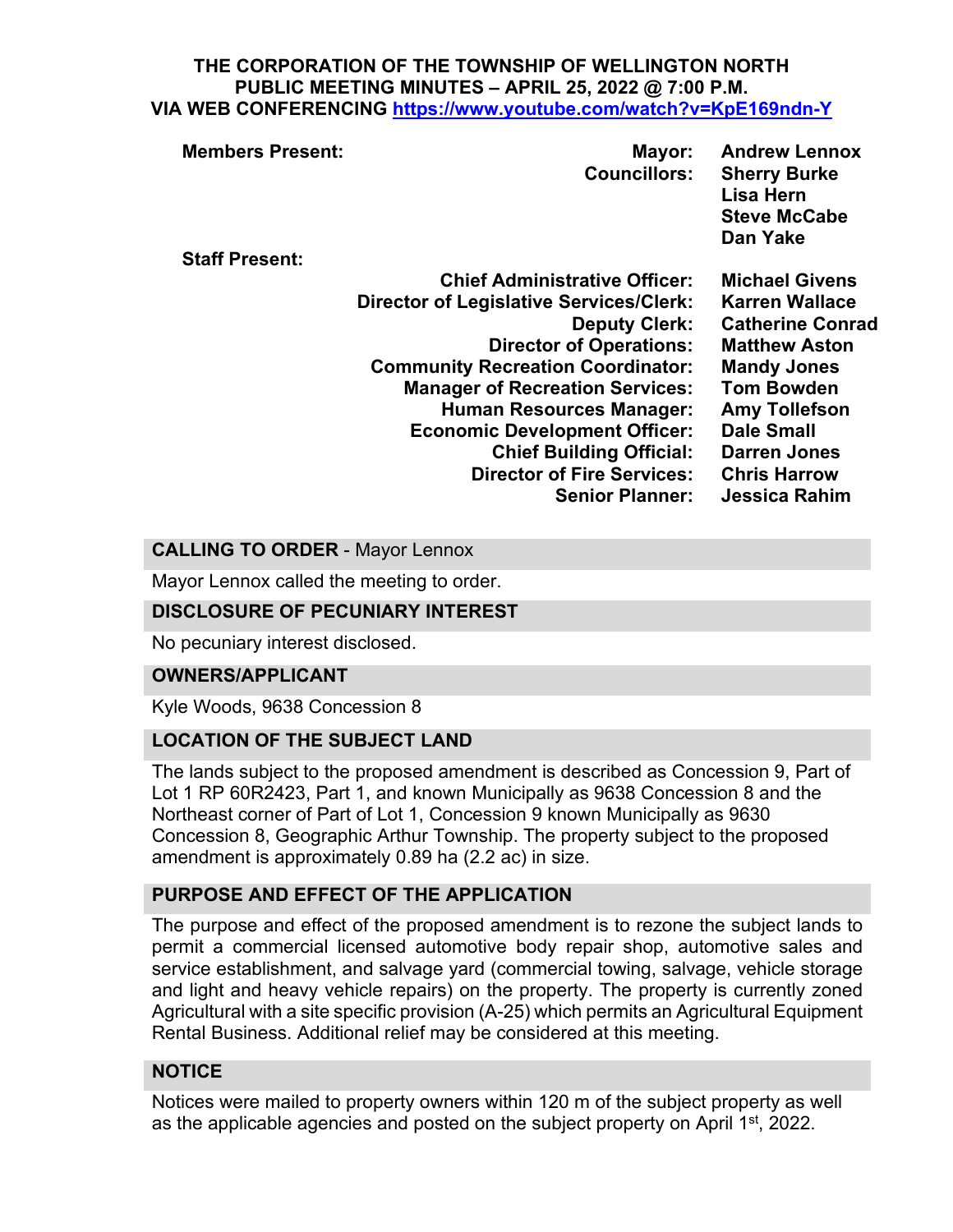### **PRESENTATIONS**

Jessica Rahim, Senior Planner, County of Wellington, Township of Wellington North reviewed her Planning Report dated April 14, 2022.

#### Summary

The purpose of this zoning amendment is to rezone the subject lands to permit a commercial licensed automotive body repair shop, an automotive sales and service establishment and a salvage yard on the property. The proposed amendment would recognize the current business which includes commercial towing, salvage, vehicle storage and light and heavy vehicle repairs.

The current business was operating out of the building that was destroyed by a fire in 2020. The applicant's intent is to construct a new 3,500 ft2 shop on the subject property in order to continue to operate the business. The current zoning (A-25) permits an Agricultural Equipment Rental Business, which does not allow for the existing business.

This report provides an overview of the proposed zoning by-law amendment application and any comments received to date. A Public Meeting is scheduled for April 25, 2022. This meeting will provide the opportunity for the community and area residents to ask questions and seek more information from the proponent regarding the application.

#### **INTRODUCTION**

The lands subject to the proposed amendment are described as Concession 9, Part of Lot 1 RP 60R2423, Part 1, and known Municipally as 9638 Concession 8 and the Northeast corner of Part of Lot 1, Concession 9, known Municipally as 9630 Concession 8, Geographic Arthur Township. The property subject to the proposed amendment is approximately 0.89 ha (2.2 ac) in size.

#### PROPOSAL

The purpose and effect of the proposed amendment is to rezone the subject lands in order to permit a commercial licensed automotive body repair shop, automotive sales and service establishment, and a salvage yard (commercial towing, salvage, vehicle storage and light and heavy vehicle repairs) on the subject property. The property is currently zoned Agricultural with a site specific provision (A-25) which only permits an Agricultural Equipment Rental Business.

#### PROVINCIAL POLICY STATEMENT (PPS)

Section 4.2 of the PPS outlines that decisions of Council for zoning by-law amendments shall be "consistent" with the policies of the PPS.

The subject property is located within a PRIME AGRICULTURAL area. Section 2.3.3.1 states that in Prime Agricultural areas, permitted uses and activities are: agricultural uses, agricultural related uses and on farm-diversified uses. Proposed agriculture-related uses and on-farm diversified uses shall be compatible with, and shall not hinder, surrounding agricultural operations.

An agriculture-related uses is defined as follows: "means those farm-related commercial and farm-related industrial uses that are directly related to farm operations in the area, support agriculture, benefit from being in close proximity to farm operations, and provide direct products and/or services to farm operations as a primary activity". It should also be noted that the Guidelines on Permitted Uses in Prime Agricultural Areas specifically lists off automotive dealerships, towing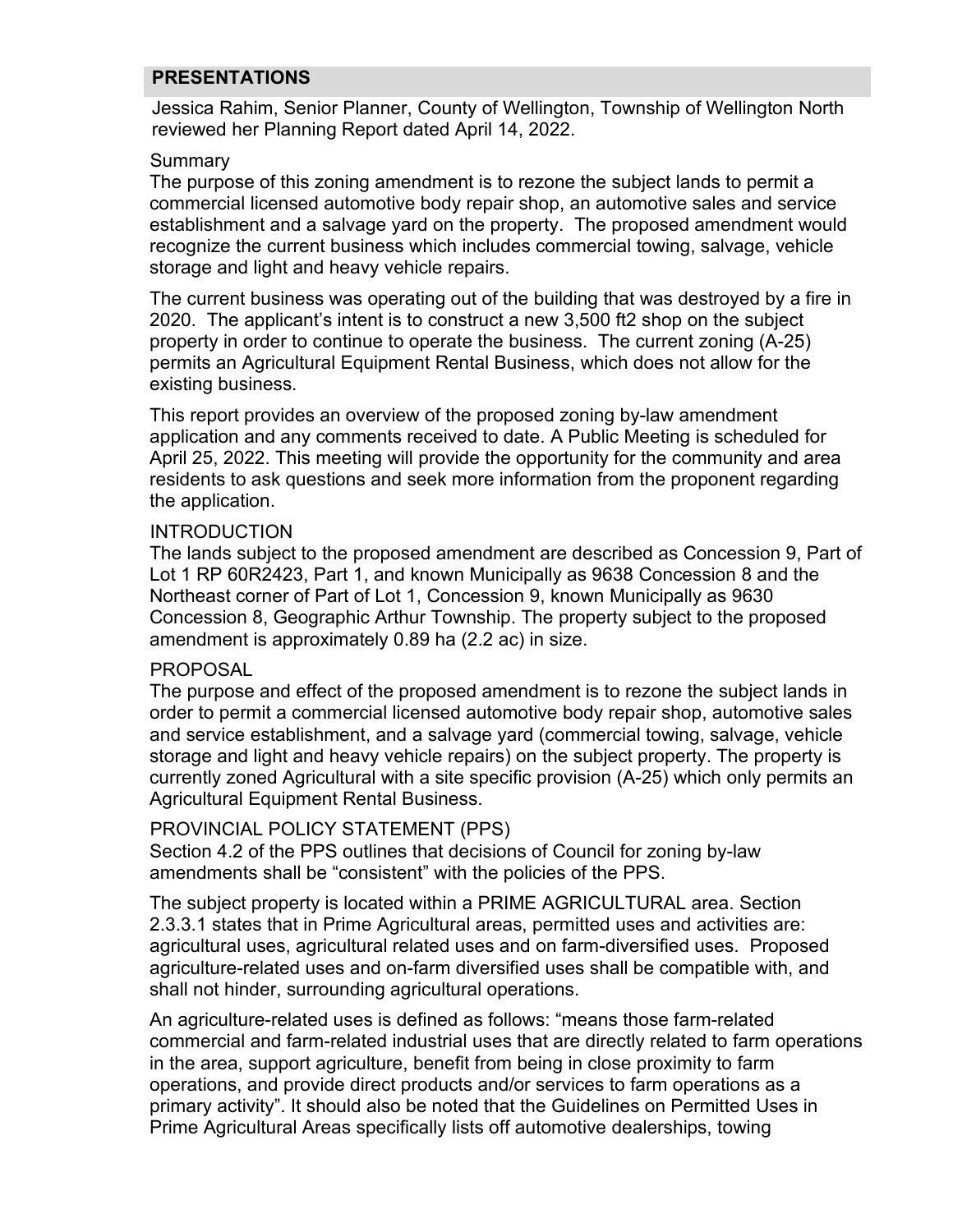companies, machine shops or wrecking yards as uses that would not be considered as agriculturally related uses.

An on-farm diversified use is defined as follows: "means uses that are secondary to the principal agricultural use of the property, and are limited in area. On-farm diversified uses include, but are not limited to, home occupations, home industries, agri-tourism uses, and uses that produce value-added agricultural products".

All of the following criteria must be met to qualify as on-farm diversified uses, in accordance with the PPS:

- 1. Located on a farm
- 2. Secondary to the principal agricultural use of the property
- 3. Limited in area
- 4. Includes, but is not limited to, home occupations, home industries, agri-tourism uses, and uses that produce value-added agricultural products
- 5. Shall be compatible with, and shall not hinder, surrounding agricultural operations.

With respect to the criteria listed above, the proposed commercial use is not located on a farm, and therefore is not secondary to the principal agricultural use of the property. It should also be noted that some uses may be better suited to settlement areas where municipal services are available.

### WELLINGTON COUNTY OFFICIAL PLAN

The subject lands are designated PRIME AGRICULTURE, and a small portion is CORE GREENLANDS. Under section 6.4.3 of the Plan, secondary uses including home businesses and farm businesses are permitted as agricultural related uses.

Section 6.4.4 further outlines that home and farm businesses are to be secondary to the principal use of the property and are allowed as a means of supplementing farm incomes and providing services in the agricultural areas.

Section 6.4.5 further outlines that "small scale agricultural-related businesses as required to serve agriculture and directly related to farm operations may be allowed in appropriate locations and subject to zoning provisions, where they are needed in close proximity to farms".

## ZONING BY-LAW

The subject lands are zoned Agricultural Site Specific (A-25) and Natural Environment (NE). The property was rezoned in 2006 to permit an Agricultural Equipment Rental Business. The business was considered to be an "agriculturally related use" under Provincial Policy and the County Official Plan. The applicant provided supporting information about the business, which demonstrated that the Agricultural Rental Business served farmers and was required to be in close proximity to the farmers.

The current application is seeking to add a commercial licensed automotive body repair shop, automotive sales and service establishment, and salvage yard as permitted uses on the property. These automotive uses are typically located in urban centres where municipal services are available.

The Township zoning by-law currently prohibits a 'Salvage or Wrecking and Recycling Facility' in all zones.

A draft by-law will be provided following the public meeting and based on Council direction.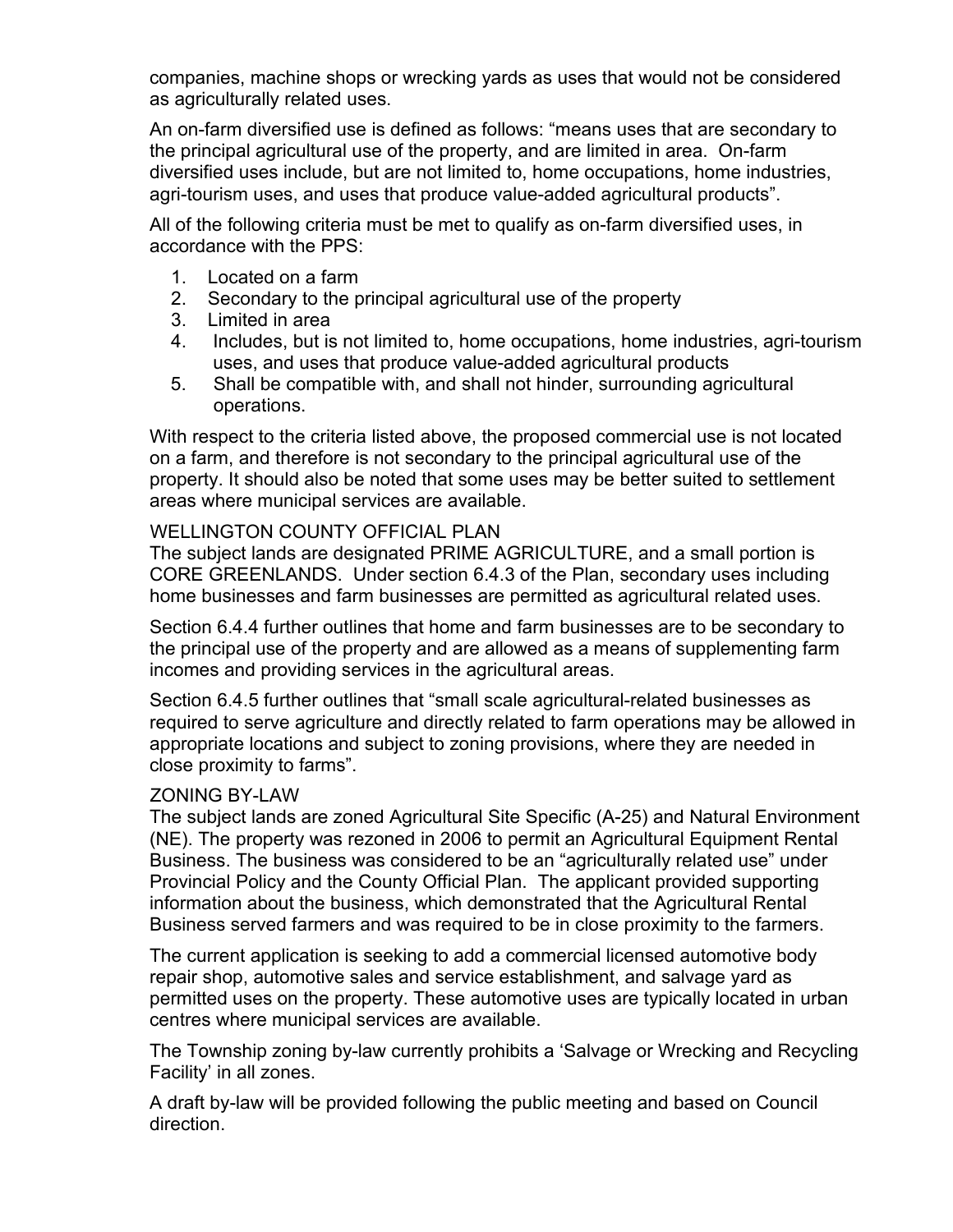### SITE PLAN CONTROL

The proposed development will be subject to Site Plan Review by the Township. Site design, grading, servicing, stormwater management, landscaping, parking, fencing etc. will be reviewed as part of the site plan review.

### NEXT STEPS

A final report and planning recommendation will be provided following the public meeting and resolution of any outstanding matters.

### **CORRESPONDENCE FOR COUNCIL'S REVIEW**

Michael Oberle, Environmental Planning Technician, Saugeen Conservation

• Letter dated April 20, 2022 (No Objections)

### **REQUEST FOR NOTICE OF DECISION**

The by-law will be considered at a future council meeting. Persons wishing notice of the passing of the by-law must submit a written request.

## **MAYOR OPENS FLOOR FOR ANY COMMENTS/QUESTIONS**

Kyle Woods, Applicant, was present to answer questions regarding the application. He noted that the zoning amendment isn't necessarily for the body shop, but is mainly for towing, vehicle storage, enclosed impound and to be able to build a new shop since the fire happen a year and a half ago.

## **COMMENTS/QUESTIONS FROM COUNCIL**

Councillor Burke inquired about the salvage portion of the proposal, noting many salvage yards have multiple vehicles piled up and she wondered how we get around requests to have by-law enforcement involved in things. What is the intent of the salvage yard? Mr. Woods explained that the salvage was added because as of 2019 businesses must be registered with the Environmental Activity and Sector Registry (EASR) to have end of life vehicles on the property and deals in mostly these types of vehicles. Mr. Woods wants to be able to process those vehicles that are end of life as soon as possible to maximize his income and profitability. He is not looking for a wrecking yard or to sell parts. In the proposal there is a plan for a larger enclosed compound that will be fenced to keep things out of sight. He wants to be able to get rid of the storage trailers that have been in use since the fire and clean up the property.

Ms. Rahim added that the salvage yard is not technically permitted in any uses in the Township Zoning By-law. This would be site specific to recognize the salvage yard. It is also subject to site plan approval. They could come back with two separate by-laws: one allowing the automotive uses and salvage yard and one with just the automotive uses. Council would have the opportunity to look at both at the next meeting.

Mayor Lennox inquired if it would be recommended to put those provisions in the zoning by-law amendment or if it would be better dealt with through site plan. Ms. Rahim suggested that a few of the provisions would be within the site-specific zoning to narrow that down and allow for situations similar to this where there was an old rezoning on the property and then goes to a new owner. Right now, the site-specific zoning doesn't have much detail and only allows for agricultural repair. They will include more detail regarding location through the zoning and the screening would be through the site plan agreement.